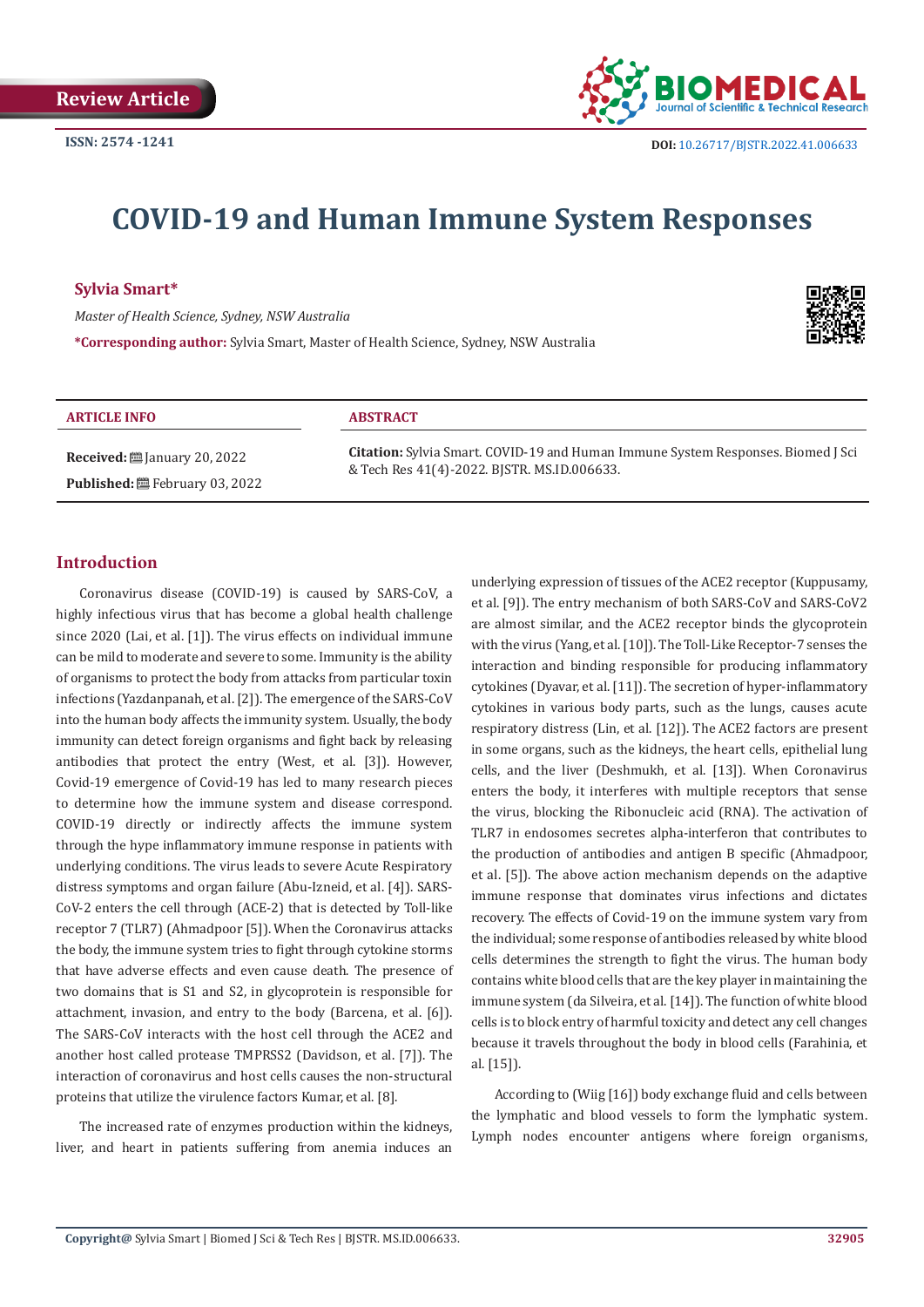immune cells, and lymphatic vessels enter the nodes (Leong, et al. [17]). The immune cells, foreign antigens, and lymph vessels are transmitted throughout the bloodstream by the blood vessels surveying foreign antigens (Hickey, et al. [18]). The immune cells and the lymphatic vessels then drift back to lymph nodes, where they fight foreign antigens by stimulating antibodies (Chowdhury, et al. [19]). The immune system is ideal for fighting foreign antigens because of its natural body defense mechanism. The entry of the COVID-19 virus slowed down the body's immunity because the virus is highly inflammatory, and it is the first time it attacks the body; hence, the virus becomes fatal and is likely to cause illness. The effects of the Coronavirus vary from individuals depending on the strength of immunity, the aged, children, and those with underlying conditions such as high blood pressure, pneumonia, and respiratory problems. Since the emergence of COVID-19, the appropriate treatment has not been determined; hence, many researchers have opted for natural cure and prevention measures to help reduce the effects of the virus. Nutrients and supplements perpetuate the healthy immunity from individual dietary patterns (Trujillo-Mayol, et al. [20]).

The individual is responsible for host metabolic status such as diet, lifestyle, and nutrition with the surrounding conditions fosters the clinical and recovery manifestation. Based on diet, there are specific nutrients that individuals should consider taking in plenty to help boost body immunity, such as Vitamins, iron, and other adequate nutrients status (Gasmi, et al. [21]). The Coronavirus less affects strong immunity (Brodin [22]). Proper nutrition and hydration are vital supplements during COVID -19. Eating well balanced makes the body healthier and ensures stronger immune systems that lower the risk of the infectious virus. Thus, individuals are encouraged to eat various fresh and unprocessed foods daily to get adequate vitamins, minerals, dietary fibre, protein and antioxidants that the body requires (WHO [23]). In addition, taking plenty of water is also critical in enabling the body to stay hydrated and speeds upmetabolic activities that require more energy. The consumption of a balanced diet and environmental toxins interact with the host (García Bayona, et al. [24]). The Microbiota speeds up the interaction between the host and the linings to various organs such as lungs, liver, heart etc. The barrier lining creates integrates antimicrobial peptides that protect the internal environment from microbial translocation and secretion of protective mucous. The other natural prevention of COVID-19 is regular exercise enhances the body's physical fitness and eradicates the developing diseases that might speed up the virus infections (Matricardi, et al. [25]). COVID-19 is mild when it interacts with ill patients having underlying conditions; hence, physical exercise helps regulate blood sugar body pressure and enhance metabolic functions.

# **References**

- 1. [Lai CC, Shih TP, Ko WC, Tang HJ, Hsueh PR, et al. \(2020\) Severe acute](https://pubmed.ncbi.nlm.nih.gov/32081636/) [respiratory syndrome coronavirus 2 \(SARS-CoV-2\) and coronavirus](https://pubmed.ncbi.nlm.nih.gov/32081636/) [disease-2019 \(COVID-19\): The epidemic and the challenges.](https://pubmed.ncbi.nlm.nih.gov/32081636/) [International Journal of Antimicrobial Agents 55\(3\): 105924.](https://pubmed.ncbi.nlm.nih.gov/32081636/)
- 2. [Yazdanpanah F, Hamblin MR, Rezaei N \(2020\) The immune system and](https://www.ncbi.nlm.nih.gov/labs/pmc/articles/PMC7266583/) [COVID-19: Friend or foe? Life Sciences 256: 117900.](https://www.ncbi.nlm.nih.gov/labs/pmc/articles/PMC7266583/)
- 3. [West R, Kobokovich A, Connell N, Gronvall GK \(2021\) COVID-19 antibody](https://pubmed.ncbi.nlm.nih.gov/33234439/) [tests: a valuable public health tool with limited relevance to individuals.](https://pubmed.ncbi.nlm.nih.gov/33234439/) [Trends in Microbiology 29\(3\): 214-223.](https://pubmed.ncbi.nlm.nih.gov/33234439/)
- 4. [Abu Izneid T, AlHajri N, Ibrahim AM, Javed MN, Salem KM, et al. \(2021\)](https://pubmed.ncbi.nlm.nih.gov/33282419/) [Micro-RNAs in the regulation of immune response against SARS CoV-2](https://pubmed.ncbi.nlm.nih.gov/33282419/) [and other viral infections. Journal of advanced research 30: 133-145.](https://pubmed.ncbi.nlm.nih.gov/33282419/)
- 5. [Ahmadpoor P, Rostaing L \(2020\) Why the immune system fails to mount](https://pubmed.ncbi.nlm.nih.gov/32236983/) [an adaptive immune response to a Covid-19 infection. Transplant](https://pubmed.ncbi.nlm.nih.gov/32236983/) [International 33\(7\): 824-825.](https://pubmed.ncbi.nlm.nih.gov/32236983/)
- 6. [Barcena M, Barnes CO, Beck M, Bjorkman PJ, Canard B, et al. \(2021\)](https://pubmed.ncbi.nlm.nih.gov/33437043/) [Structural biology in the fight against COVID-19. Nature Structural and](https://pubmed.ncbi.nlm.nih.gov/33437043/) [Molecular Biology 28\(1\): 2-8.](https://pubmed.ncbi.nlm.nih.gov/33437043/)
- 7. [Davidson AM, Wysocki J, Batlle D \(2020\) Interaction of SARS-CoV-2 and](https://pubmed.ncbi.nlm.nih.gov/32851855/) [other Coronavirus with ACE \(angiotensin-converting enzyme\)-2 as their](https://pubmed.ncbi.nlm.nih.gov/32851855/) [main receptor: Therapeutic implications. Hypertension 76\(5\): 1339-](https://pubmed.ncbi.nlm.nih.gov/32851855/) [1349.](https://pubmed.ncbi.nlm.nih.gov/32851855/)
- 8. Kumar A, Prasoon P, Kumari C, Pareek V, Faiq MA, et al. (2021) SARS-CoV-2-specific virulence factors in COVID-19. Journal of medical virology 93(3): 1343-1350.
- 9. [Kuppusamy M, Wankhar W, Gurugubelli KR, Mahadevappa VH, Lepcha](https://pubmed.ncbi.nlm.nih.gov/32956843/) [L, et al. \(2021\) Angiotensin-converting enzyme 2 \(ACE2\): COVID 19 gate](https://pubmed.ncbi.nlm.nih.gov/32956843/) [way to COVID-19 and Human Immune System Responses 8 multiple](https://pubmed.ncbi.nlm.nih.gov/32956843/) [organ failure syndromes. Respiratory Physiology & Neurobiology 283:](https://pubmed.ncbi.nlm.nih.gov/32956843/) [103548.](https://pubmed.ncbi.nlm.nih.gov/32956843/)
- 10. [Yang J, Petitjean SJ, Koehler M, Zhang Q, Dumitru AC, et al. \(2020\)](https://pubmed.ncbi.nlm.nih.gov/32917884/) [Molecular interaction and inhibition of SARS-CoV-2 binding to the ACE2](https://pubmed.ncbi.nlm.nih.gov/32917884/) [receptor. Nature Communications 11\(1\): 1-10.](https://pubmed.ncbi.nlm.nih.gov/32917884/)
- 11. Dyavar SR, Singh R, Emani R, Pawar GP, Chaudhari VD, et al. (2021) Role of toll-like receptor 7/8 pathways in regulation of interferon response and inflammatory mediators during SARS-CoV2 infection and potential therapeutic options. Biomedicine & Pharmacotherapy 141: 111794.
- 12. Lin SH, Zhao YS, Zhou DX, Zhou FC, Xu F, et al. (2020) Coronavirus disease 2019 (COVID-19): cytokine storms, hyper-inflammatory phenotypes, and acute respiratory distress syndrome. Genes & Diseases 7(4): 520- 527.
- 13. [Deshmukh V, Motwani R, Kumar A, Kumari C, Raza, K, et al. \(2021\)](https://pubmed.ncbi.nlm.nih.gov/32817204/) [Histopathological observations in COVID-19: a systematic review.](https://pubmed.ncbi.nlm.nih.gov/32817204/) [Journal of Clinical Pathology 74\(2\): 76-83.](https://pubmed.ncbi.nlm.nih.gov/32817204/)
- 14. [Da Silveira MP, Da Silva Fagundes KK, Bizuti MR, Starck](https://www.ncbi.nlm.nih.gov/labs/pmc/articles/PMC7387807/) É, Rossi RC, et [al. \(2021\) Physical exercise as a tool to help the immune system against](https://www.ncbi.nlm.nih.gov/labs/pmc/articles/PMC7387807/) [COVID-19: an integrative review of the current literature. Clinical and](https://www.ncbi.nlm.nih.gov/labs/pmc/articles/PMC7387807/) [Experimental Medicine 21\(1\): 15-28.](https://www.ncbi.nlm.nih.gov/labs/pmc/articles/PMC7387807/)
- 15. Farahinia A, Zhang WJ, Badea I (2020) Circulating Tumor Cell Separation of Blood Cells and Sorting in novel Microfluidic approaches: a review. Preprints.
- 16. [Wiig H \(2021\) As for blood vessels, the answer regarding lymphatics is](https://pubmed.ncbi.nlm.nih.gov/34057826/) [often NO. Acta Physiologica 232\(4\): e13697.](https://pubmed.ncbi.nlm.nih.gov/34057826/)